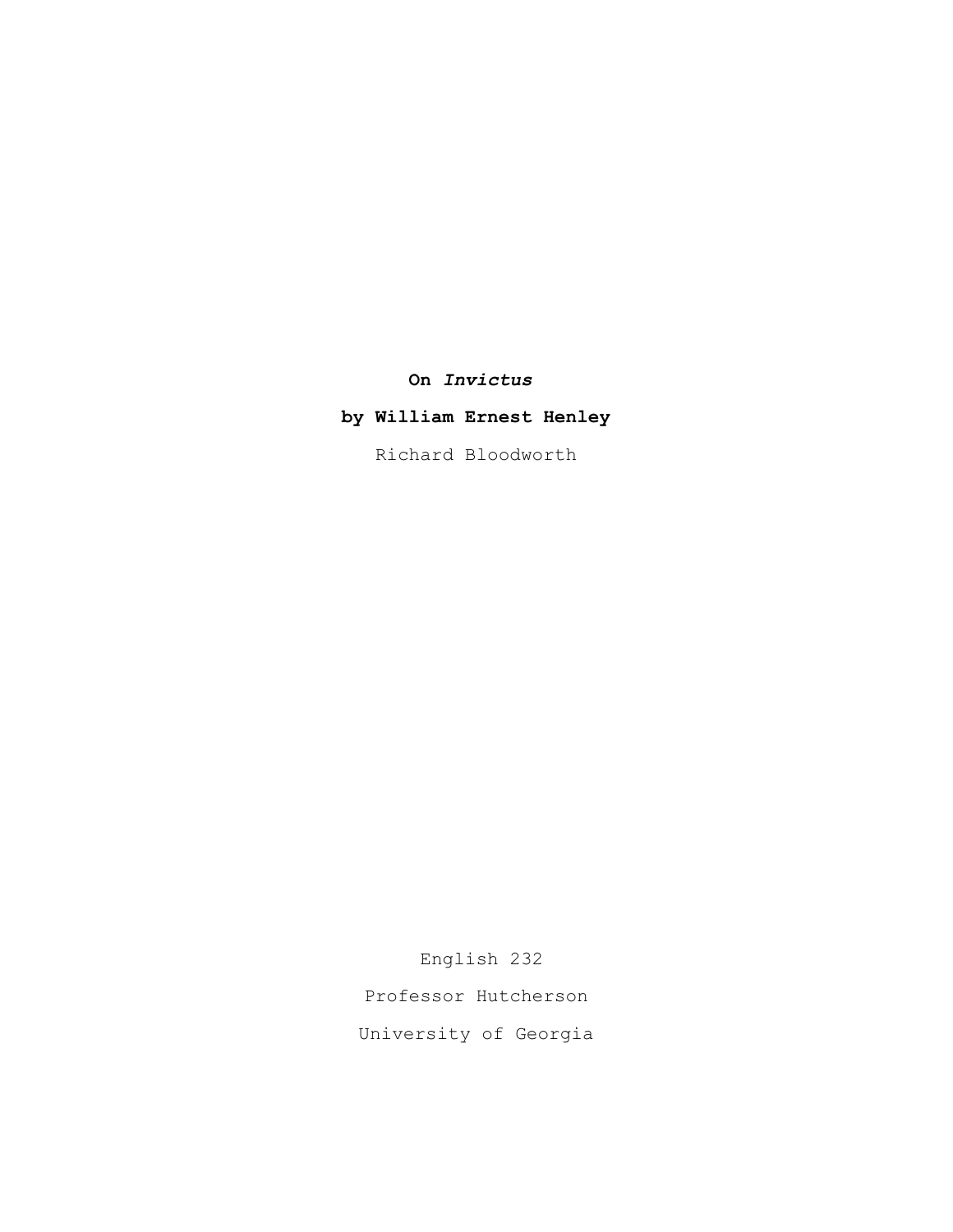In *Invictus* (meaning "unconquered") William Earnest Henley demonstrates that despite physical limitations the collective and individual human spirit is ultimately unconquerable. Henley, who was an editor, a critic, writer, and "benevolent bully" to the upcoming writers of his time, suffered crippling physical pain for most of his life and was a friend and professional associate of Robert Louis Stevenson who based the character of Long John Silver in *Treasure Island* on his handicapped, quarrelsome, and feisty friend. Henley, who was considered a good editor and domineering personality by his peers, suffered since childhood the crippling and painful results of tuberculosis. Despite (and possibly partially because of) his pain and handicap he was able to write effective poetry such as his *Invictus* of 1875.

The poem examines the interrelationship of body and soul and how the soul (or mind?) transcends physical difficulties and limitations. As the body ages through time or deteriorates through disease, the soul develops, continues, and remains independent of and, at times, transcends, human physical limitations. Though there are universal human limitations such as the inability to fly or breathe under water that are shared by all humans, there are also limitations that result from accident, mutation, and biological error such as physical handicaps and deformities, neurological conditions such as blindness and deafness, and diseases such as the tuberculosis that Mr. Henley had causing him physical pain. The body, what Shakespeare's Hamlet called the "mortal coil" and what William Butler Yeats referred to as the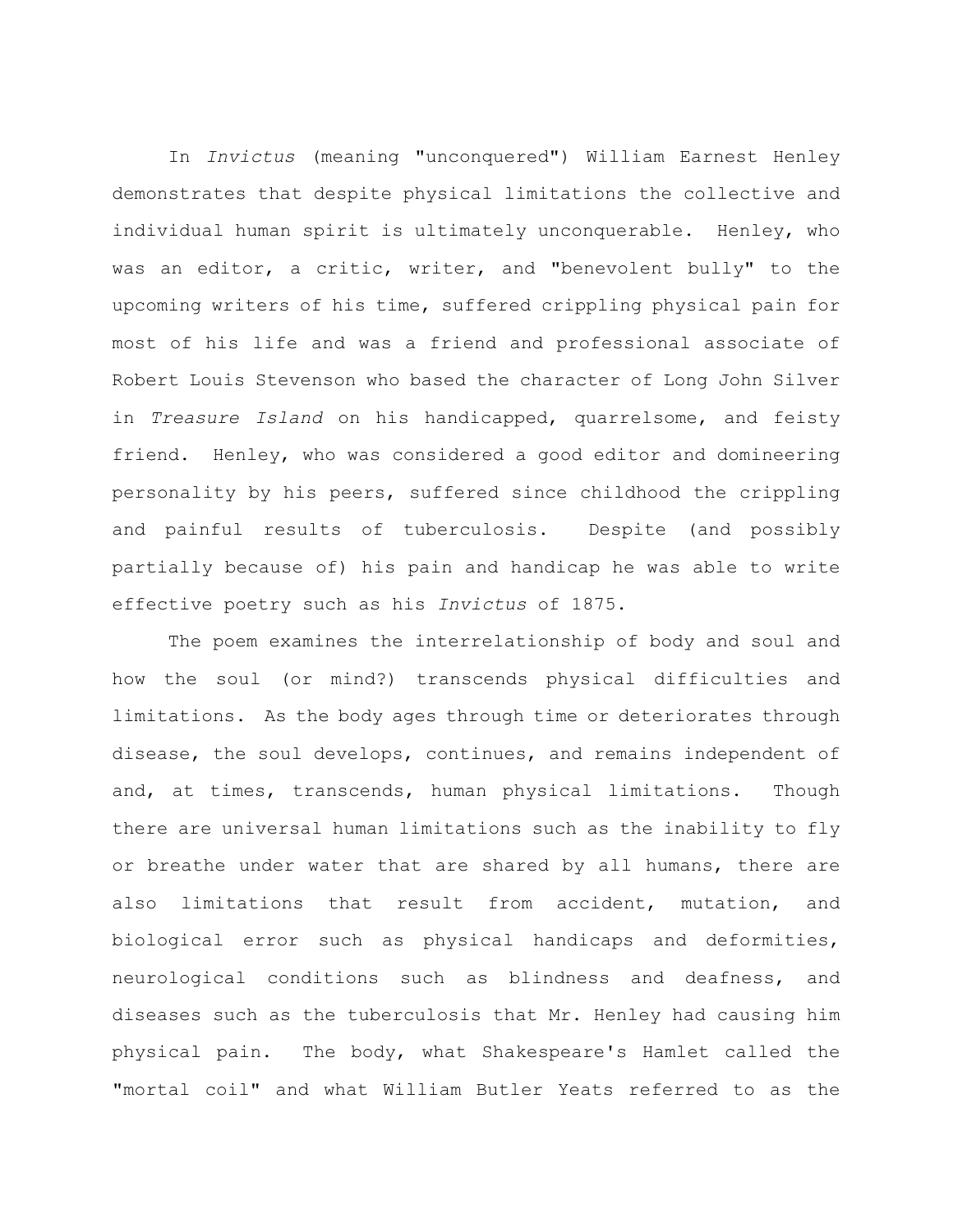"mortal dress" in his poem *Sailing to Byzantium*, ages and dies. In the same poem Yeats says "whatever is begotten, born, and dies" and "an aged man is but a paltry thing, a tattered coat upon a stick" likening an old man to a scare crow who has a deteriorating, yet still passionate heart "sick with desire and fastened to a dying animal." Though Henley does nor mention specifically his painfully deteriorating physical condition, he alludes to it in the lines:

> In the fell clutch of circumstance I have not winced nor cried aloud. Under the bludgeonings of chance My head is bloodied, but unbowed.

The verse brings to mind the human struggle against adversity and the problem of evil and the problem of undeserved suffering and pain (or the question: why do the righteous suffer?). Despite his condition Henley is able to "thank whatever gods may be for" his "unconquerable soul."

He indirectly addresses the issue of free will and determinism: do human beings determine their own destiny through free will or are they pawns in a predetermined cosmic chess game? No person, except for perhaps a masochist's pleasure in mild, temporary pain or the macho person's complex of creating and enduring needless pain, would voluntarily select physical pain if he were the captain of his fate. Yet Mr. Henley insists: